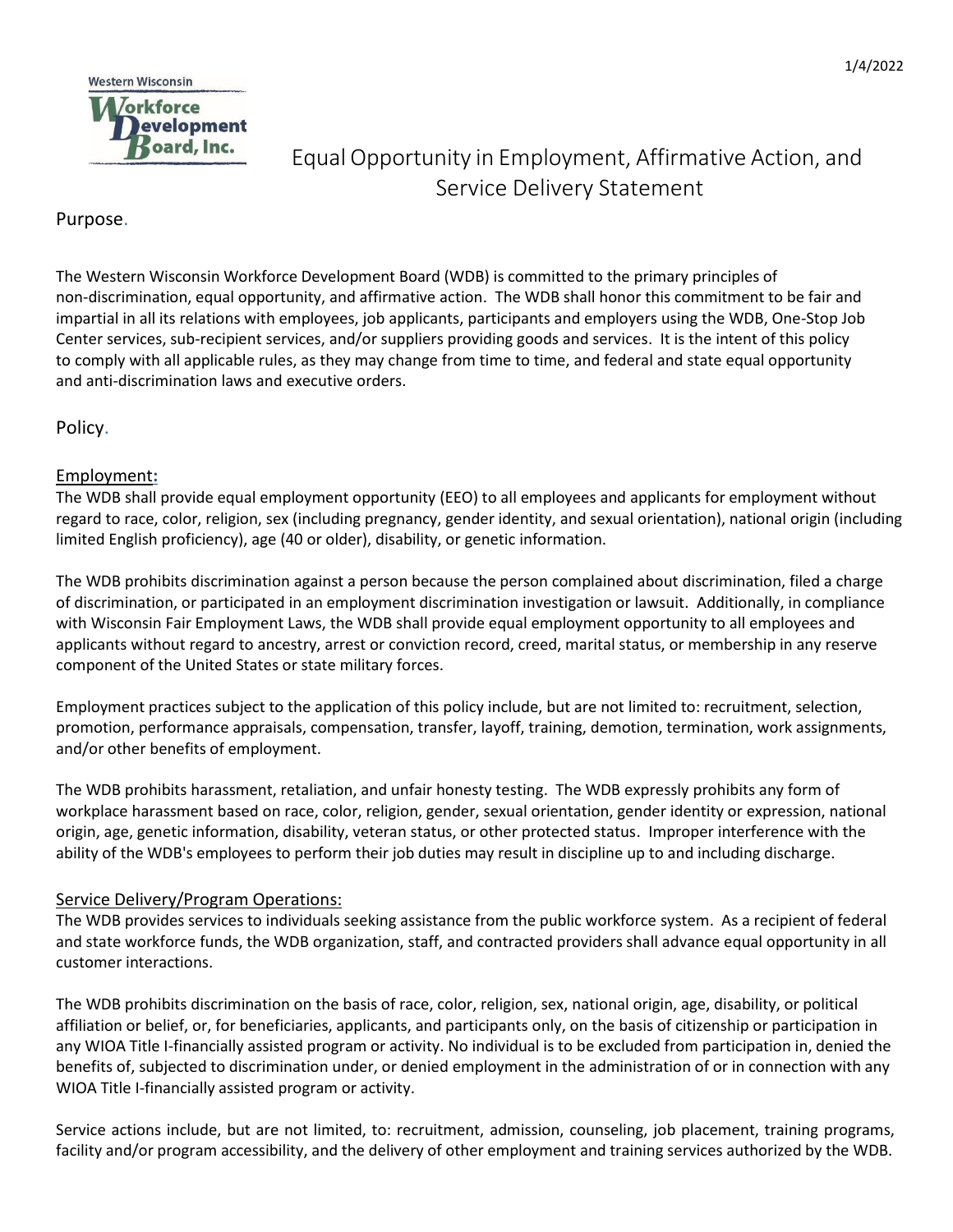#### Sub-recipients:

The WDB requires that state and local government agencies receiving Workforce Innovation and Opportunity Act (WIOA) funds, as well as non-governmental WIOA sub-recipients affirm their commitment to equal opportunity and nondiscrimination in all their employment and service actions. These agencies shall develop and implement nondiscrimination and affirmative action policies and procedures that guide their relations with employees and constituency groups consistent with applicable laws.

WIOA Title 1 funded subcontracts developed by the WDB shall include the following language (this language shall also apply to other federally funded subcontracts):

The Sub-recipient agrees to the following provisions as a condition to the award of financial assistance from the Department of Workforce Development, Division of Employment and Training through the United States Department of Labor (DOL) under Title I WIOA. The Sub-recipient assures that it will comply fully with the EO nondiscrimination provision of the following laws:

- 1. Section 188 of the Workforce Innovation and Opportunity Act (WIOA), which prohibits discrimination against all individuals in the United States on the basis of race, color, religion, sex (including pregnancy, childbirth, and related medical condition, sex stereotyping, transgender status, and gender identity), national origin (including limited English proficiency), age, disability, political affiliation or belief, and against beneficiaries on the basis of either citizenship/status as a lawfully admitted immigrant authorized to work in the United States or participation in any WIOA Title I - financially assisted program or activity. The Sub-recipient understands that the United States has the right to seek judicial enforcement of this assurance.
- 2. This covers eligibility for and access to service delivery, and treatment in all programs and activities. Employeesof Sub-recipient are expected to support goals and programmatic activities relating to nondiscrimination in service delivery.
	- a. Title VI of the Civil Rights Act of 1964, as amended, prohibits discrimination on the basis of race, color, and national origin.
	- b. Section 504 of the Rehabilitation Act of 1973, as amended, prohibits discrimination against qualified individuals with disabilities.
	- c. The Age Discrimination Act of 1975, as amended, prohibits discrimination on the basis of age.
	- d. Title IX of the Education Amendments of 1972, as amended, prohibits discrimination on the basis of sex in educational programs.

The Sub-recipient also assures that it will comply with 29 CFR part 38 and all other regulations implementing the laws listed above. This assurance applies to the Sub-recipient's operation of the WIOA Title I -financially assisted programs Equal Employment Opportunity.

The Sub-recipient will not discriminate against any employee or applicant for employment because of race, color, religion, sex, sexual orientation, gender identity, or national origin. Sub-recipient will take affirmative action to ensure that applicants are employed, and that employees are treated during employment, without regard to their race, color, religion, sex, sexual orientation, gender identity, or national origin. Such action shall include, but not be limited to the following: employment, upgrading, demotion, or transfer, recruitment, or recruitment advertising; layoff or termination;rates of pay or other forms of compensation; and selection for training, including apprenticeship. The Subrecipient agrees to post in all Sub-recipient's solicitations or advertisements for employees placed by or on behalf of the Sub- recipient, state that all qualified applicants will receive consideration for employment without regard to race, color, religion, sex (including pregnancy, gender identity, and sexual orientation), sexual orientation, gender identity), or national origin (including limited English proficiency).

The Sub-recipient will not discharge or in any other manner discriminate against any employee or applicant for employment because such employee or applicant has inquired about, discussed, or disclosed the compensation of the employee or applicant or another employee or applicant. This provision shall not apply to instances in which an employee who has access to the compensation information of other employees or applicants as a part of such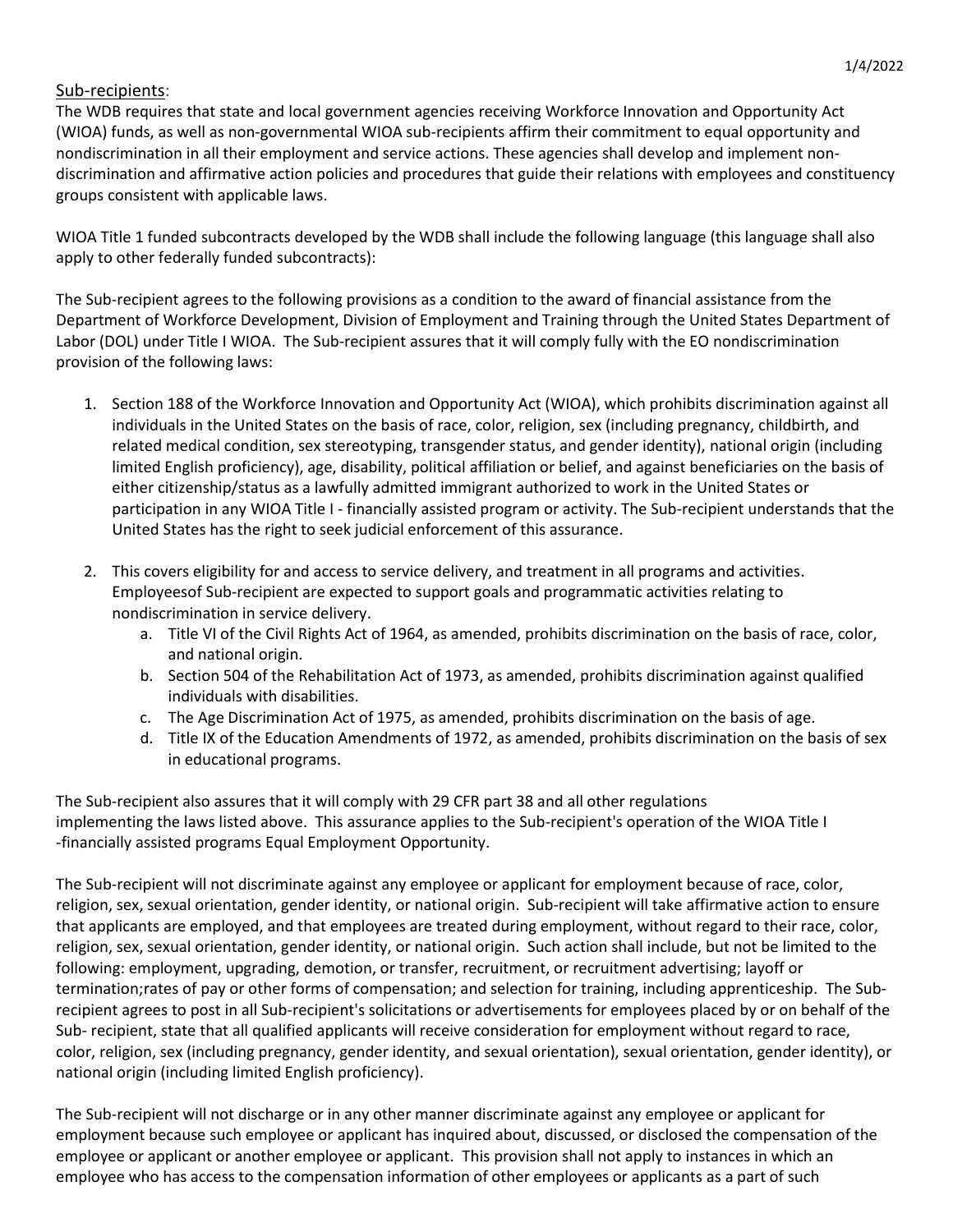employee's essential job functions discloses the compensation of such other employees or applicants to individuals who do not otherwise have access to such information, unless such disclosure is in response to a formal complaint or charge, in furtherance of an investigation, proceeding, hearing, or action, including an investigation conducted by the employer, or is consistent with the Subcontractor's legal duty to furnish information.

The Sub-recipient or will send to each labor union or representative of workers with which he has a collective bargaining agreement or other contract or understanding, a notice, to be provided by the agency contracting officer, advising the labor union or workers' representative of the Sub-recipient's commitments under Section 202 of Executive Order No. 11246 of September 24, 1965, and shall post copies of the notice in conspicuous places available to employees and applicants for employment.

The Sub-recipient will comply with all provisions of Executive Order No. 11246 of Sept. 24, 1965, and of the rules, regulations, and relevant orders of the Secretary of Labor.

The Sub-recipient will furnish all information and reports required by Executive Order No. 11246 of September 24, 1965, and by the rules, regulations, and orders of the Secretary of Labor, or pursuant thereto, and will permit access to books, records, and accounts by the contracting agency and the Secretary of Labor for purposes of investigation to ascertain compliance with such rules, regulations, and orders.

In the event of the Sub-recipient's noncompliance with the nondiscrimination clauses of this contract or with any of such rules, regulations, or orders, this contract may be cancelled, terminated, or suspended in whole or in part and the Subrecipient may be declared ineligible for further Government contracts in accordance with procedures authorized in Executive Order No. 11246 of Sept. 24, 1965, and such other sanctions may be imposed and remedies invoked as provided in Executive Order No. 11246 of September 24, 1965, or by rule, regulation, or order of the Secretary of Labor, or as otherwise provided by law.

The Sub-recipient will include the provisions of paragraphs (A) through (H) in every subcontract or purchase order unless exempted by rules, regulations, or orders of the Secretary of Labor issued pursuant to section 204 of Executive Order 11246 of September 24, 1965, so that such provisions will be binding upon each sub-contractor or vendor. The Subrecipient will take such action with respect to any subcontract or purchase order as may be directed by the Secretary of Labor as a means of enforcing such becomes involved in, or is threatened with, litigation with a sub -contractor or vendor as a result of such direction, Sub-recipient may request the United States to enter into such litigation to protect the interests of the United States.

#### Affirmative Action Plan.

The sub-recipient must have a written Affirmative Action Plan that complies with federal and state laws and regulations. The Sub-recipient's Affirmative Action Plan must be submitted to the WDB EO Officer within thirty (30} calendar days of the WDB requesting the agency's plan. The Affirmative Action Plan shall meet the minimum requirements specified in section 50.05 of the Wisconsin Administrative Code.

#### Compliance.

The WDB will take constructive steps to ensure the Sub-recipient complies with all non-discrimination, affirmative action and civil rights laws and regulations. The Sub-recipient agrees to comply with Civil Rights monitoring reviews performed by the WDB, including the examination of records and relevant files maintained by the Sub-recipient. The sub-recipient further agrees to cooperate with the WDB in developing, implementing, and monitoring corrective action plans that result from any reviews.

Failure to comply with the above nondiscrimination and equal opportunity provisions will require corrective actions to eliminate violations to be submitted to the WDB within fifteen (15) working days or the Subrecipient may incur sanctions. Sanctions may include:

1) withholding of reimbursable payments submitted to Sub-recipient or 2) termination of contract.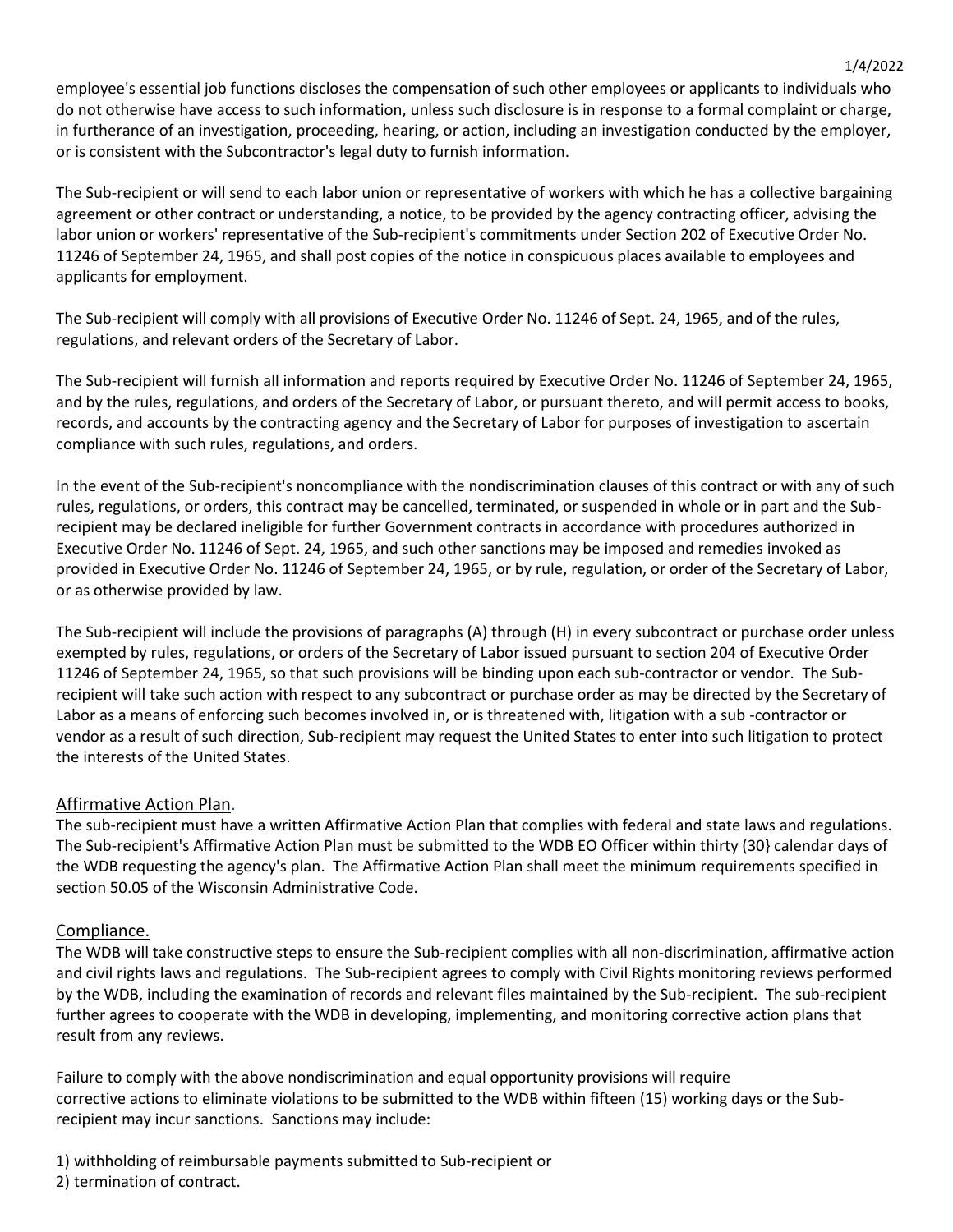The WDB shall make an affirmative effort to maintain an environment free of any type of harassing behavior and will nottolerate any form of harassment of employees, clients, or program participants. The WDB prohibits harassment on the basis of sex, race, color, national origin, age, disability, or any other protected status.

1/4/2022

Affirmative Action/ Equal Employment Opportunity policies developed to ensure non-discrimination in employment andservice opportunities are monitored by the WDB EO Officer who is appointed by the Executive Director.

Melisa Myers, Equal Opportunity Officer Western Wisconsin Workforce Development Board2615 East Avenue South, Suite 101 La Crosse, WI 54601 Phone: 608-789-5499 Fax: 608-789-6046 Relay Service Number: Dial Wisconsin Relay 711 Email: [myersm@westernwdb.org](mailto:myersm@westernwdb.org)

The WDB expects all employees, clients, program participants, vendors, associates, and agencies receiving funding fromthe WDB to fully support, develop and implement their own equal opportunity policies and procedures.

Retaliation against persons raising concerns about any type of harassment is prohibited and anyone suspected of retaliation will be subject to disciplinary action up to and including discharge or expulsion from the WDB sponsoredactivities.

The WDB will take necessary corrective action to remedy any instances where it is determined that discrimination orretaliation has occurred. Employees discriminating against other staff or clients will be subject to discipline under appropriate the WDB policies. Clients discriminating against another client will be subject to discipline under the applicable participant code of conduct. Any employee or client retaliating against anyone raising concerns about any type of harassment will be subject to disciplinary action up to and including discharge or expulsion from the WDB employment or sponsored activities.

The WDB has an established procedure for resolving complaints relating to discrimination and harassment. Reports of alleged acts of discrimination, complaints of harassment, or inquiries concerning the equal opportunity policies and practices may be filed directly with the WDB's Equal Opportunity Officer (EO).

The Executive Director/EO Officer shall ensure equal opportunity is provided and advanced in all employment and customer relationships to create a discrimination- and harassment-free workplace and service sites. The Director/EO Officer shall ensure policies and procedures are established and staff members, including service providers, are trained to work and deliver services free of bias and harassment. The Director/EO Officer, shall be operationally responsible for the documentation, training, and compliance efforts relating to this policy.

Reference: Federal Employment Laws Title VII of the Civil Rights Act of 1964 Title I of the American with Disabilities Act of 1990 as Amended in 2008 Civil Rights Statutes Applicable to Programs and Activities DOL Title VI of the Civil Rights Act of 1964 42 W.S.C. §2000(d) Implementation of the Nondiscrimination and Equal Opportunity Provisions of the Workforce Innovation and Opportunity Act, 29 CFR Part 38 (§38.9) Wis. Fair Employment Law, ss 111.31to111.395, Wis. Stats. s.16.765 Wis., Stats. and ADM 50 Wisconsin Contract Compliance Law

# A proud partner of the **American JobCenter** network

Western Wisconsin Workforce Development Board is an Equal Opportunity Employer and Service Provider. Auxiliary aids and services are available upon request to individuals with disabilities. If you need this information interpreted to a language you